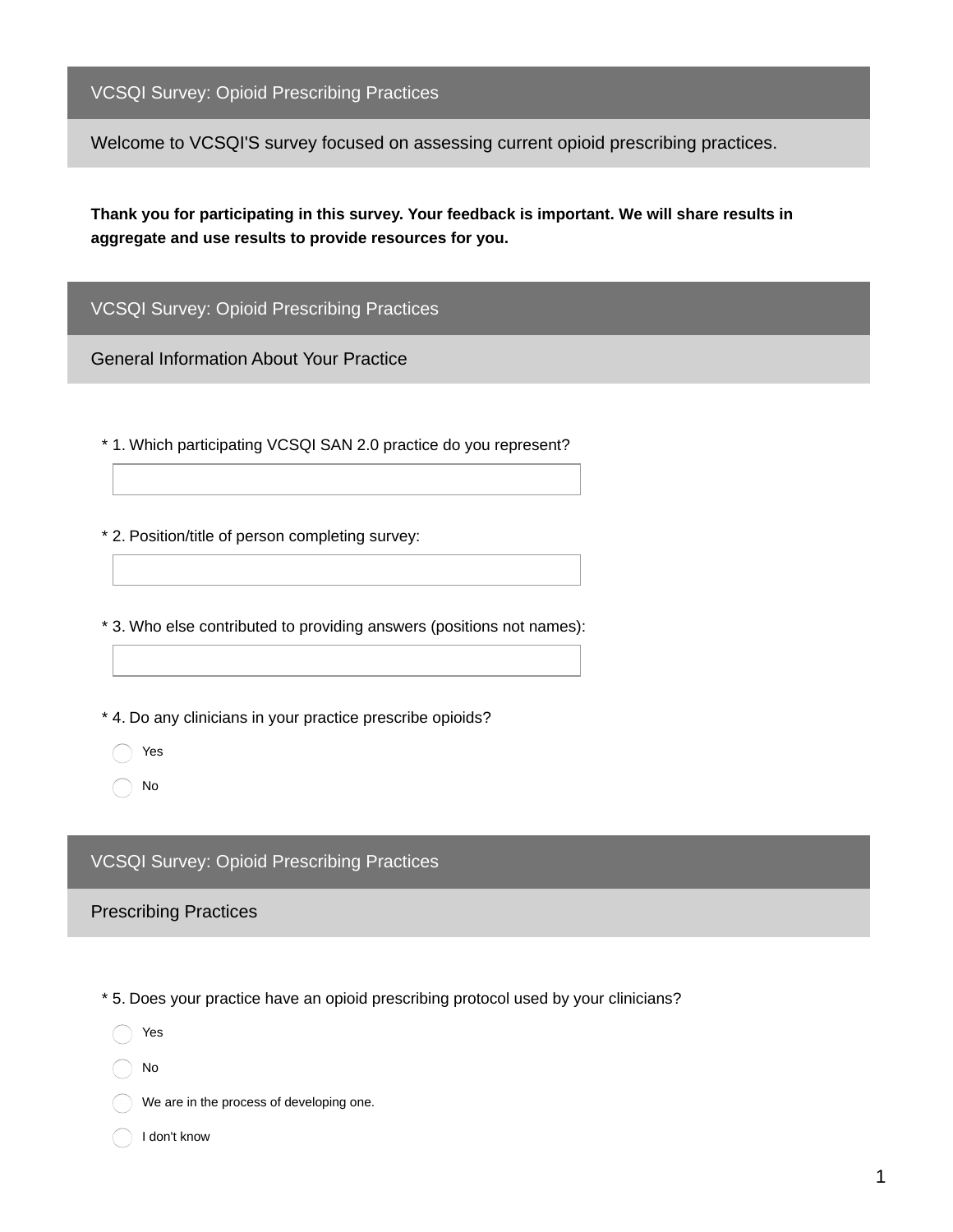6. Does your practice use an opioid risk assessment tool with patients prior to prescribing opioids?

| Yes, we use the Opioid Risk Tool            | $( )$ No. |                         |
|---------------------------------------------|-----------|-------------------------|
| $( )$ Yes, we use the SOAPP-R               |           | $\bigcirc$ I don't know |
| We interview the patient to assess the risk |           |                         |

Yes, we use another one. Please state the name of the risk assessment tool you use.

7. What daily Morphine Milligram Equivalents (MME) dosage of opiates do your clinicians typically prescribe as a first dose to patients with chronic pain? Please estimate an average if you have more than one prescriber and no standardized protocol.



8. What daily Morphine Milligram Equivalents (MME) of opiates do your clinicians typically prescribe to patients as a first dose with new, acute pain? Please estimate an average if you have more than one prescriber and no standardized protocol.

9. Does your practice have prescribing restrictions for the number of opiate pills prescribed?

No

I don't know

Yes. Please state the limit on the number of pills prescribed)

\* 10. How many days/weeks of opiate pain medication do your clinicians typically prescribe?

3-5 days

7 days/1 week

7-10 days

14 days/2 weeks

Other (please specify)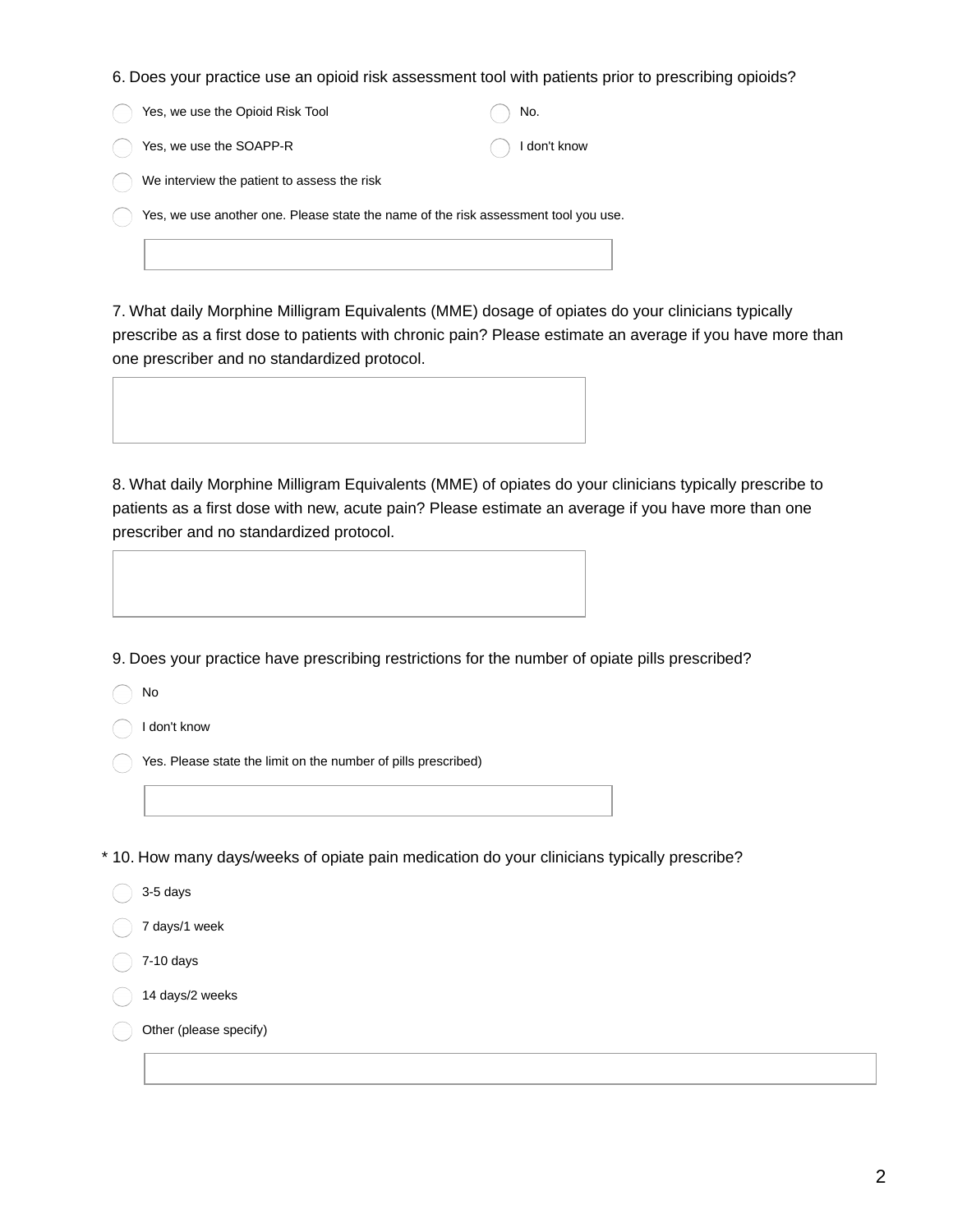11. On average, how soon does your team follow up with patients who are receiving opiates?

| 1-3 days                                                            | 2 weeks/14 days |
|---------------------------------------------------------------------|-----------------|
| 3-5 days                                                            | No follow up    |
| 7-10 days                                                           |                 |
|                                                                     |                 |
| 12. On average, how many patients are seen in your clinic per week? |                 |
| less than 5                                                         | 21-30           |
| $6 - 10$                                                            | more than 30    |
| 11-20                                                               |                 |
| Other (please specify)                                              |                 |
|                                                                     |                 |

13. On average, how many patients per week leave the clinic visit with an opiate refill?

14. How many calls does your office receive per week from patients who are requesting a pain medication refill?

VCSQI Survey: Opioid Prescribing Practices

Patient Engagement and Education

15. Does your practice document in the medical record a signed 'opioid treatment agreement' between the patient and prescriber?

Yes

 $\bigcap$  No

We are in the process of developing one.

I don't know

Other (please specify)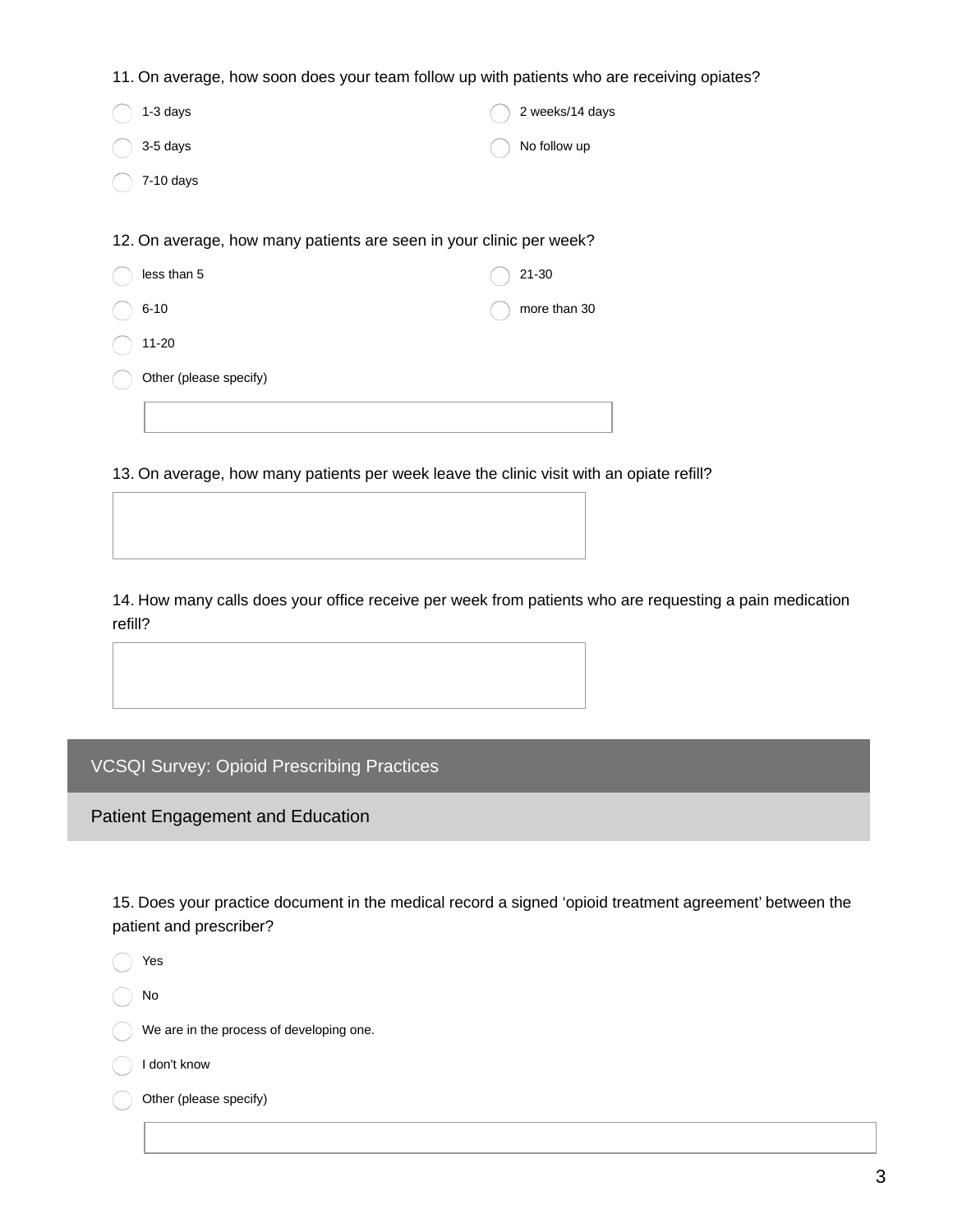| 16. Do you have a patient/family education process to jointly determine how the patient can best manage<br>pain and inform the patient of risks associated with opioids?                                                       |  |  |  |  |
|--------------------------------------------------------------------------------------------------------------------------------------------------------------------------------------------------------------------------------|--|--|--|--|
| Yes, We discuss with the patient/family pain management options and risks associated with the use of opioids.                                                                                                                  |  |  |  |  |
| Yes, we discuss with the patient/family pain management options and risks associated with the use of opioids AND we also<br>provide written information.                                                                       |  |  |  |  |
| No, we do not discuss these issues with the patient. (skip to #18)                                                                                                                                                             |  |  |  |  |
| 17. Does your patient/family education material include information about how to safely dispose of unused<br>opioids?                                                                                                          |  |  |  |  |
| Yes                                                                                                                                                                                                                            |  |  |  |  |
| No                                                                                                                                                                                                                             |  |  |  |  |
| * 18. Where do your clinicians primarily see patients? (check all that apply)<br>Inpatient setting (e.g., surgery)<br>Ambulatory surgery center<br>Outpatient clinic or office (skip to question 23)<br>Other (please specify) |  |  |  |  |
| <b>VCSQI Survey: Opioid Prescribing Practices</b>                                                                                                                                                                              |  |  |  |  |
| <b>Inpatient and Surgical Setting Practices</b>                                                                                                                                                                                |  |  |  |  |
| 19. What department typically serves as the attending staff for post-operative patients?                                                                                                                                       |  |  |  |  |

- Attending from our specialty practice
- Hospitalists

Does not apply to our inpatients or setting where we see patients

Other (please specify) C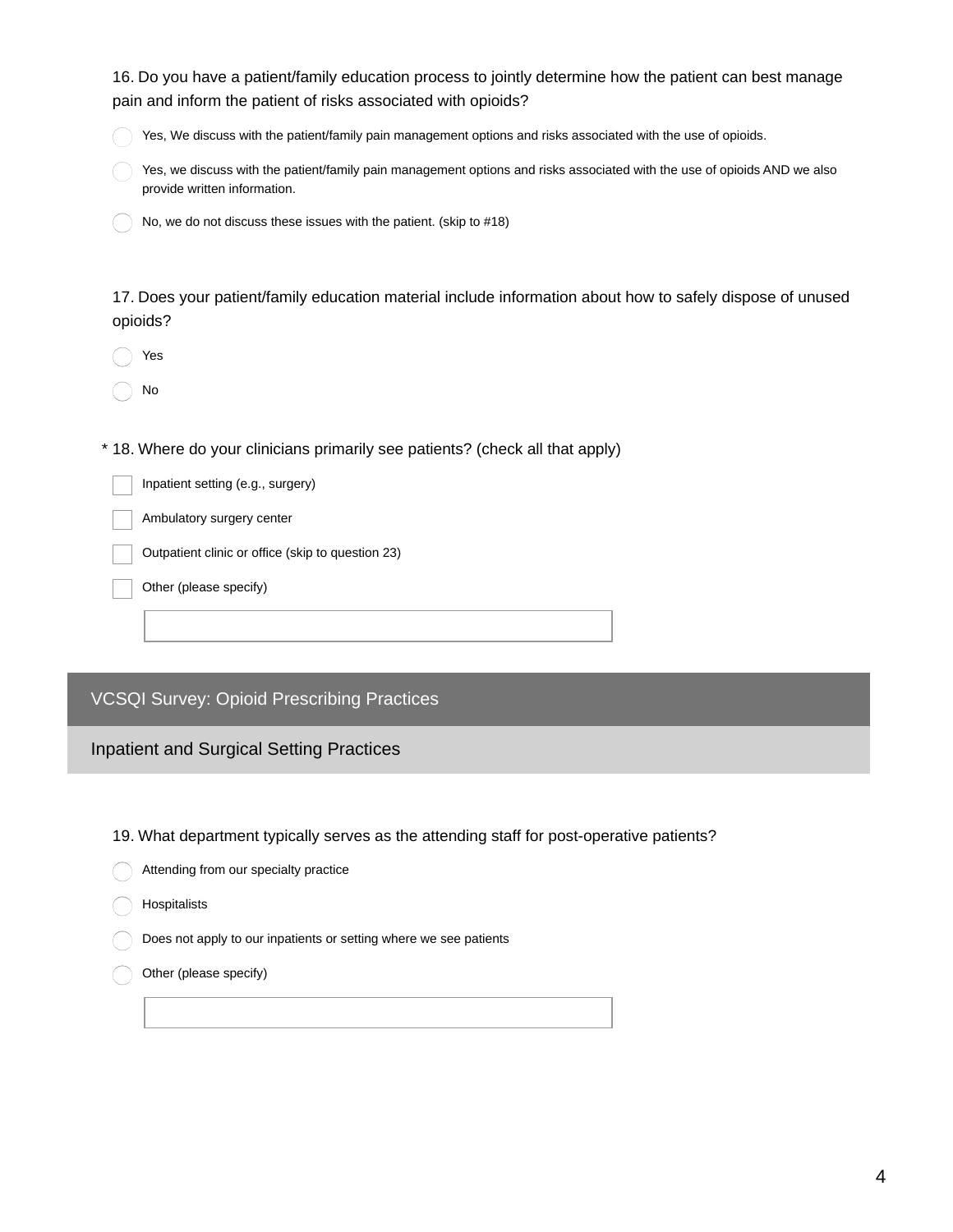|  | 20. Who writes post-surgical pain prescriptions at discharge? |  |  |  |
|--|---------------------------------------------------------------|--|--|--|
|  |                                                               |  |  |  |

| Physician - Hospitalist/Internal Medicine                                           | APC - surgical                                               |  |  |  |
|-------------------------------------------------------------------------------------|--------------------------------------------------------------|--|--|--|
| Physician - Surgeon                                                                 | APC - cardiology                                             |  |  |  |
| Physician - Cardiologist                                                            | APC - pain management                                        |  |  |  |
| Physician - Pain Management                                                         | Does not apply to our inpatients or the setting where we see |  |  |  |
| Advanced Practice Clinician (APC) - Internal Medicine                               | patients                                                     |  |  |  |
| Other (please specify)                                                              |                                                              |  |  |  |
|                                                                                     |                                                              |  |  |  |
| 21. Does your current practice routinely use NSAIDS for post-surgical pain control? |                                                              |  |  |  |
| Yes, as non-opioid alternative (NSAID is administered in place of opioids)          |                                                              |  |  |  |
| Yes, as non-opioid adjunct (NSAID is administered with opioids)                     |                                                              |  |  |  |

- No
- I don't know
- Other (please specify)

22. What department/specialist is responsible for completing the discharge medication reconciliation?

Our practice's staff; we manage our own patients when they are hospitalized

Hospitalists/internal medicine

Each specialty reconciles the medications that pertain specifically to their role. i.e.: endocrine does diabetic Rx, cardiology does CHF Rx, Pulmonary does COPD Rx, etc.

Other (please specify)

## VCSQI Survey: Opioid Prescribing Practices

Final Comments